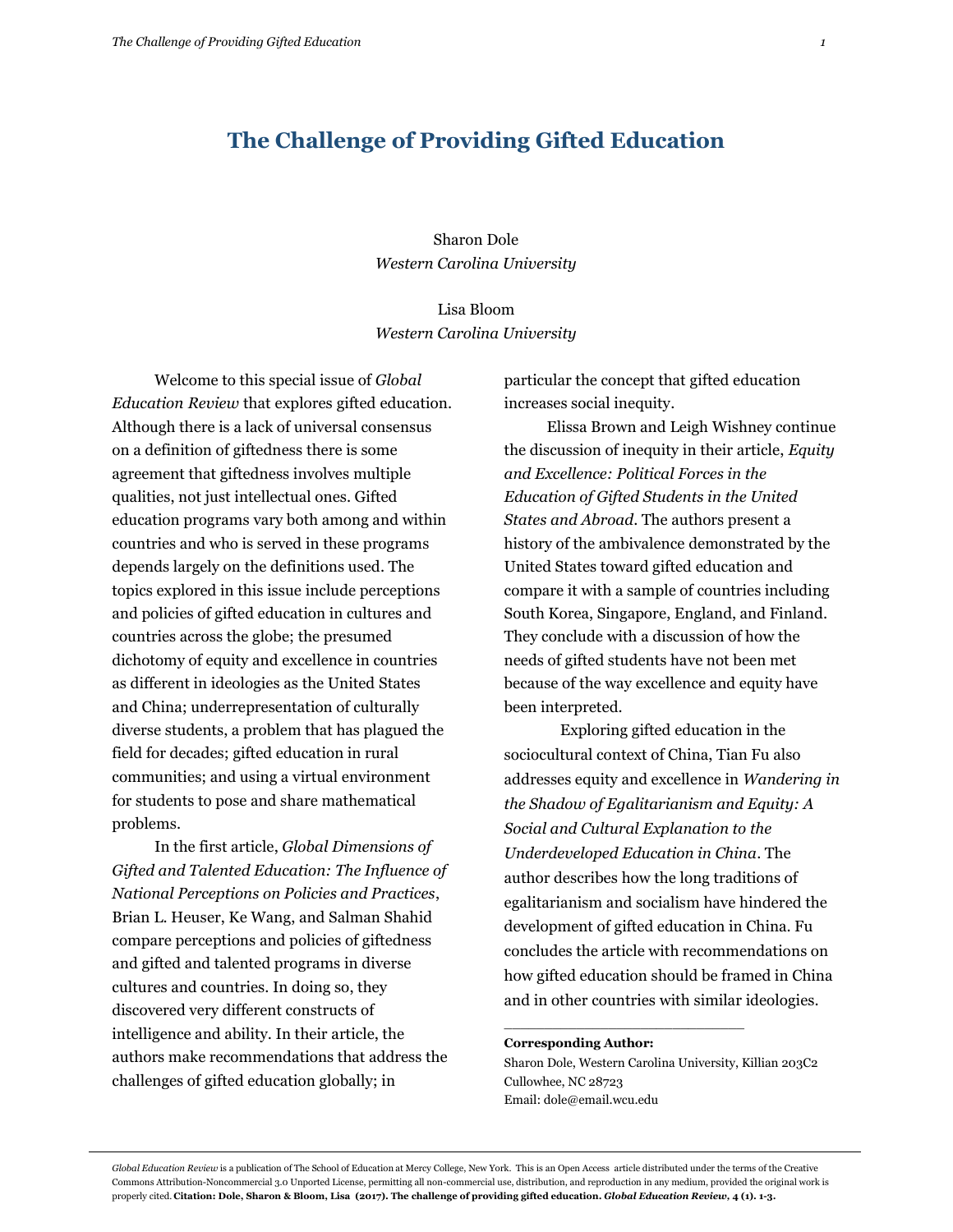In *Ignorance or Indifference? Seeking Excellence and Equity for Under-Represented Students of Color in Gifted Education,* Wright, Ford and Young discuss the lack of access to gifted education, Advanced Placement courses and International Baccalaureate for students of color, especially those who are African American or Hispanic. The authors present data and describe factors commonly associated with underrepresentation such as deficit thinking. They make a compelling argument that the underrepresentation of students of color in programs for gifted students is the result of ignorance and indifference. They argue that ignorance can change with a desire to become knowledgeable yet is often used as a disguise for apathy, a perhaps more serious barrier when it comes to access issues. The authors call for increased accountability and intentional efforts to desegregate programs for gifted students and make recommendations for addressing ignorance and indifference, concepts that are paramount to solving the problem of underrepresentation of gifted learners of color and equity of access to appropriate programs.

In *Responding to the Challenges of Gifted Education in Rural Communities,* Anzano and Callahan describe issues of under identification of students from rural areas and their access to gifted programming. These authors describe an alternative process for identifying gifted students in rural areas that involved comparing students to local rather than national norms. They implemented a curriculum model that integrated place-based pedagogy and evidencebased practices and intervened to address both stereotype threat and mindset amongst participants. The authors present results of a year and half pilot using the identification process and curriculum model that helped increase the pool of students identified as gifted and engaged teachers in implementing the curriculum.

Finally, in *Differentiating Instruction Using a Virtual Environment: A Study of Mathematical Problem Posing Among Gifted and Talented Learners*, Manuel and Freiman discuss the challenge of meeting the needs of students who are mathematically gifted citing the lack of resources commonly associated with public schools. They describe an innovative project designed to provide enrichment to mathematically gifted students in the area of problem generation and problem solving. Their data indicate that students appreciated the opportunity for challenge. The authors make recommendations for providing enrichment in the area of math as well as implications for future research in the area of problem solving.

The common thread among the articles in this edition of *Global Education Review* seems to be the problems that have plagued the field of gifted education from the start, how to identify and serve students who are gifted in ways that are not only equitable but also provide added benefit to children and youth. These issues are compounded in schools with tight budgets and/or geographic distance from resources where resource pooling is difficult. Innovative ways of pooling resources with technology as described by Manuel and Freiman and building the capacity of teachers as described by Anzano and Callahan help address the issue of providing value added programs.

Perhaps the more challenging predicament is one of equity and access. As we see from the papers in this issue, equity and access are double sided. On one side, we must consider how students are identified in order to be inclusive of children and youth with gifts and talents from underrepresented groups as Wright, Ford and Young argue. On the other side is the perception amongst some that providing resources for children and youth who are gifted creates elitism and inequity as three papers in this issue suggest (Heuser, Wang & Shahid; Brown & Wishney; and Fu). These problems